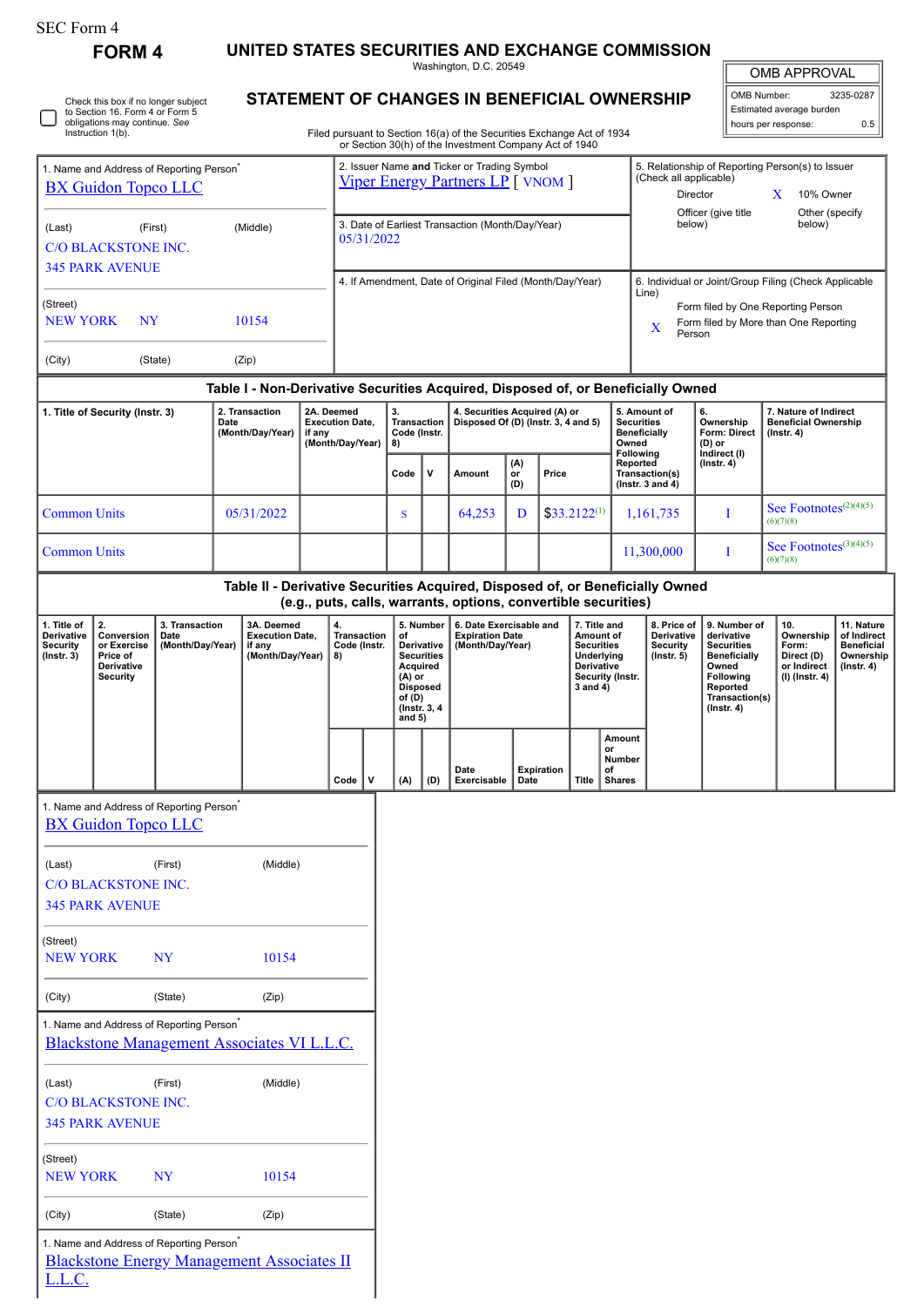| (Last)                                               | (First)                    | (Middle) |  |  |  |  |  |  |  |  |
|------------------------------------------------------|----------------------------|----------|--|--|--|--|--|--|--|--|
| <b>C/O BLACKSTONE INC.</b>                           |                            |          |  |  |  |  |  |  |  |  |
| <b>345 PARK AVENUE</b>                               |                            |          |  |  |  |  |  |  |  |  |
| (Street)                                             |                            |          |  |  |  |  |  |  |  |  |
| <b>NEW YORK</b>                                      | <b>NY</b>                  | 10154    |  |  |  |  |  |  |  |  |
| (City)                                               | (State)                    | (Zip)    |  |  |  |  |  |  |  |  |
| 1. Name and Address of Reporting Person <sup>®</sup> |                            |          |  |  |  |  |  |  |  |  |
| <b>BMA VI L.L.C.</b>                                 |                            |          |  |  |  |  |  |  |  |  |
| (Last)                                               | (First)                    | (Middle) |  |  |  |  |  |  |  |  |
| <b>C/O BLACKSTONE INC.</b>                           |                            |          |  |  |  |  |  |  |  |  |
| <b>345 PARK AVENUE</b>                               |                            |          |  |  |  |  |  |  |  |  |
| (Street)                                             |                            |          |  |  |  |  |  |  |  |  |
| <b>NEW YORK</b>                                      | <b>NY</b>                  | 10154    |  |  |  |  |  |  |  |  |
| (City)                                               | (State)                    | (Zip)    |  |  |  |  |  |  |  |  |
| 1. Name and Address of Reporting Person <sup>®</sup> |                            |          |  |  |  |  |  |  |  |  |
| Blackstone EMA II L.L.C.                             |                            |          |  |  |  |  |  |  |  |  |
| (Last)                                               | (First)                    | (Middle) |  |  |  |  |  |  |  |  |
|                                                      | <b>C/O BLACKSTONE INC.</b> |          |  |  |  |  |  |  |  |  |
| <b>345 PARK AVENUE</b>                               |                            |          |  |  |  |  |  |  |  |  |
| (Street)                                             |                            |          |  |  |  |  |  |  |  |  |
| <b>NEW YORK</b>                                      | <b>NY</b>                  | 10154    |  |  |  |  |  |  |  |  |
| (City)                                               | (State)                    | (Zip)    |  |  |  |  |  |  |  |  |

## **Explanation of Responses:**

1. The price reported in Column 4 is a weighted average price. These common units ("Common Units") representing limited partner interests in Viper Energy Partners LP (the "Issuer") were sold in multiple transactions ranging from \$33.00 to \$33.54, inclusive. The Reporting Persons undertake to provide to the Issuer, any security holder of the Issuer, or the staff of the Securities and Exchange Commission, upon request, full information regarding the number of Common Units sold at each separate price in the range set forth in this footnote.

2. Reflects Common Units held directly by BX Guidon Topco LLC, a Delaware limited liability company ("BX Guidon Topco").

3. Reflects Common Units held directly by BX SWT ML Holdco LLC. On April 29, 2022, BX Guidon Topco contributed for no consideration 11,300,000 Common Units previously held directly by it to<br>BX SWT ML Holdco LLC. BX Guidon

4. The controlling membership interests of BX Guidon Topco are held by Blackstone Management Associates VI L.L.C. and Blackstone Energy Management Associates II L.L.C. BMA VI L.L.C. is the sole member of Blackstone Management Associates VI L.L.C. Blackstone EMA II L.L.C. is the sole member of Blackstone Energy Management Associates II L.L.C. Blackstone Holdings III L.P. is the<br>managing member of each of BMA Management L.L.C. is the general partner of Blackstone Holdings III GP L.P.

5. (continued from footnote 4) Blackstone Inc. ("Blackstone") is the sole member of Blackstone Holdings III GP Management L.L.C. The sole holder of the Series II preferred stock of Blackstone is Blackstone Group Management L.L.C. Blackstone Group Management L.L.C. is wholly-owned by Blackstone's senior managing directors and controlled by its founder, Stephen A. Schwarzman.

6. Information with respect to each of the Reporting Persons is given solely by such Reporting Person, and no Reporting Person has responsibility for the accuracy or completeness of information supplied by another Reporting Person.

7. Each of the Reporting Persons (other than to the extent it directly holds securities reported herein) disclaims beneficial ownership of the securities held by the other Reporting Persons, except to the securitions perso herein for purposes of Section 16 of the Exchange Act or for any other purpose.

8. Due to the limitations of the electronic filing system certain Reporting Persons are filing a separate Form 4.

**Remarks:**

Form 1 of 2

BX GUIDON TOPCO LLC, By: /s/ Erik Belz, Name: Erik Belz, Title: Vice President and **Secretary** 06/02/2022 BLACKSTONE **MANAGEMENT** ASSOCIATES VI L.L.C., By: BMA VI L.L.C., its sole member, By: /s/ Tabea Hsi, Name: Tabea Hsi, Title: Authorized Signatory 06/02/2022 BLACKSTONE ENERGY MANAGEMENT ASSOCIATES II L.L.C., By: Blackstone EMA II L.L.C., its 06/02/2022 sole member, By: /s/ Tabea Hsi, Name: Tabea Hsi, Title: Authorized Signatory BMA VI L.L.C., By: /s/ Tabea Hsi, Name: Tabea Hsi, Title: Authorized Signatory 06/02/2022